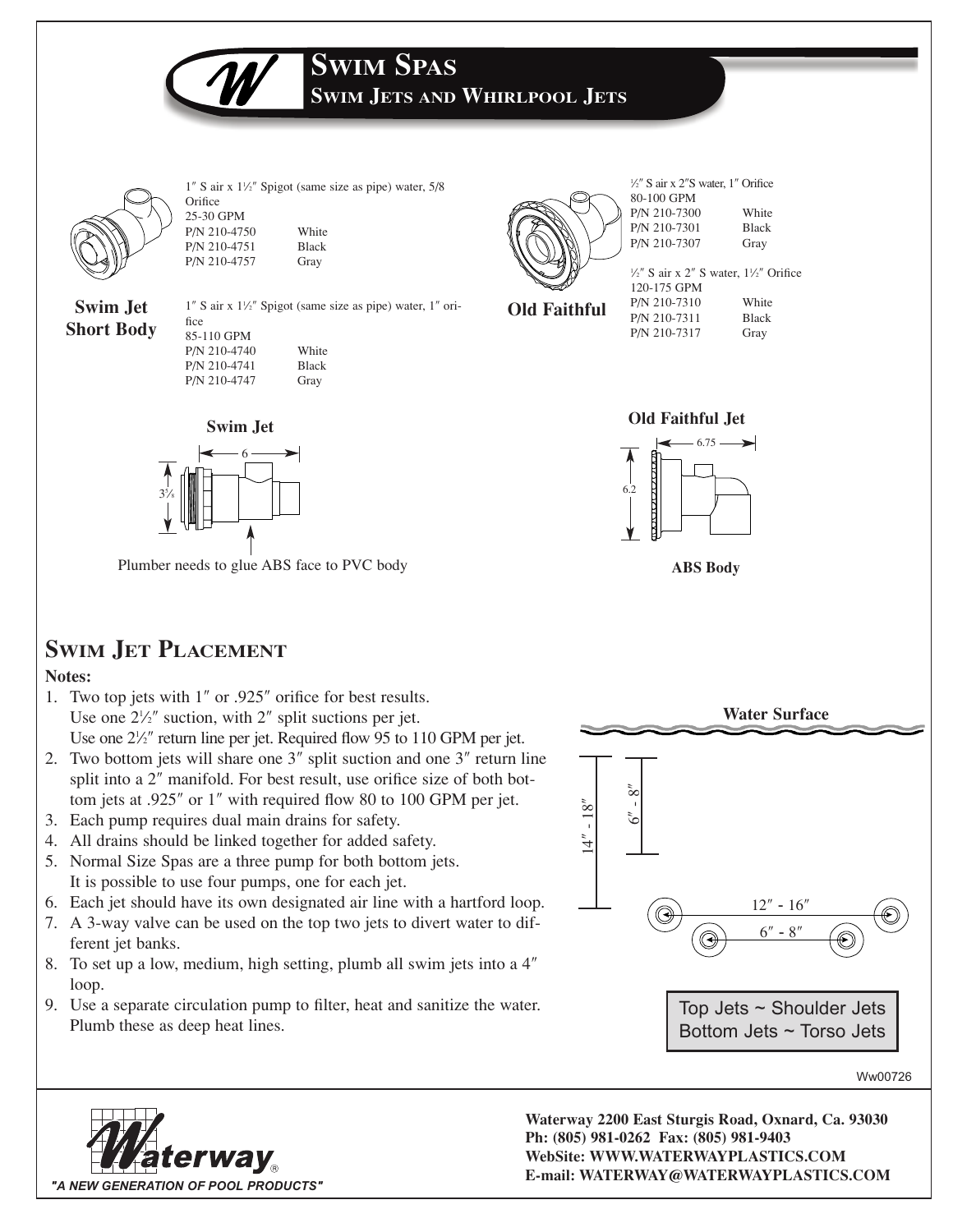## RECOMMENDED PUMP:

*S*ilent

*V*ertical

*L*ift

*56* Frame

High Performance

In-Ground Pool Pump





# **ALTERNATIVE SWIM JET PLACEMENT**

### *NOTES:*

- 1. When distance from jets to equipment pad is 30 feet or less use (3) 2 Horse Power SVL56 Pumps P/N SVL56E-120.
- 
- 2. When distance from jets to equipment pad is over 30 feet, use (3) 3 horse power SVL56 Pumps P/N SVL56E-130.
- 3. Suction piping:  $2\frac{1}{2}$
- 4. From pump to swim jet:  $2\frac{1}{2}$
- 5. Each pump required dual main drains for safety.
- 6. All main drains should be linked together for added safety.
- 7. A 3 way valve can be installed before the bottom jet to divert flow to another area such as the spa jets or some jets on the steps.

### *For Best Results:*

8. Each jet should be rated between 85 and 110 GPM.

This is general information - for more specific, please refer to a pool designer. Www. Ww00726 R2 0207